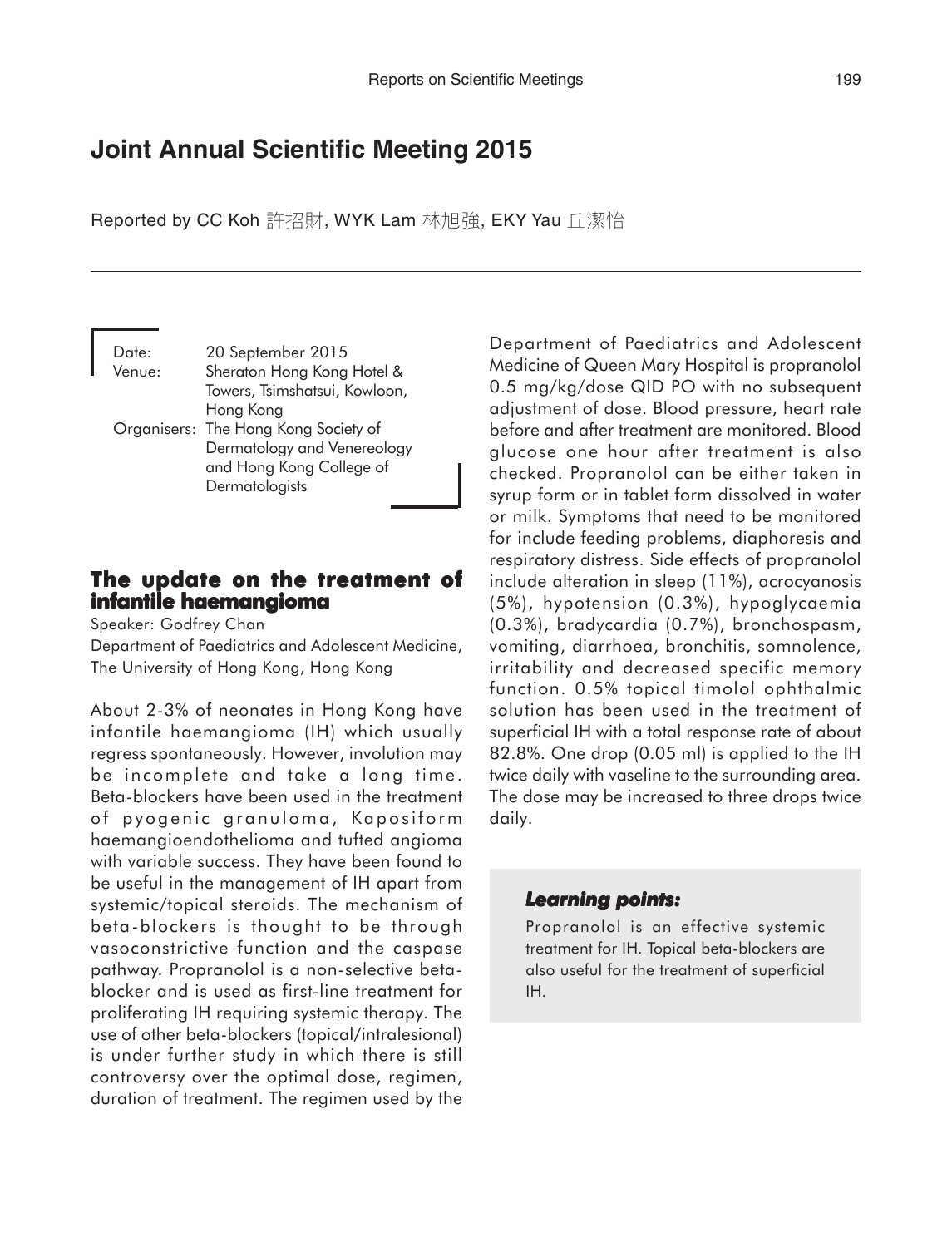### **Common paediatric dermatological paediatric problems: an update**

Speaker: Francis FC Ip Social Hygiene Service, Department of Health, Hong Kong

Common paediatric dermatological problems in Hong Kong are atopic dermatitis (AD), viral warts, naevi, acne vulgaris and birthmark. Common warts are caused by infection of the keratinocytes by the human papillomavirus (HPV). Infections by multiple types of HPV are common. Modes of transmission include person-to-person contact, indirect contact and autoinoculation. Ten percent of children aged 12 to 16 years were infected. One third resolve spontaneously in three months, and 50% clear up spontaneously within one year. Two thirds clear up spontaneously by two years. Adults show slow self-clearance. Previously infected patients have a higher risk of developing new warts. The duration of warts varies with the viral type, duration of infection and host immune response. There is no cure for wart and treatment of wart does not alter the transmissibility. Treatment mostly aims at symptom control and no single treatment shows complete effectiveness. Combination treatment may be required. Modalities of treatment include expectant, antimitotic (bleomycin, 5FU, podophyllotoxin), antiviral (cidofovir), immunotherapy (imiquimod, cantharidin), destructive methods (cryotherapy, curettage, excision) and laser  $(CO<sub>2</sub>)$  laser, Erb: YAG laser, PDL, KTP laser).

Atopic dermatitis is a chronic pruritic inflammatory skin disease. Onset mostly occurs before six months old. Sixty percent of patients develop AD in the first year and 90% occur before five years old. AD resolves in the majority of patients but in 10-30% of patient's AD persists into adulthood. The pathogenesis includes skin barrier dysfunction (down-regulation of filaggrin, decreased ceramide level, increased proteolytic enzymes) and immune dysregulation. Risk factors include family history of atopy (70% AD patients have a positive family history) and

loss of function mutation of *FLG* gene (chromosome 1q21). The management of AD includes: clearance, prevention, maintenance and crisis management (in acute flare, secondary infection, eczema herpeticum). Wet wrap increases hydration but has the disadvantage of being time-consuming and might cause chills, paradoxical dryness, folliculitis, infection, striae in teenagers and side effects of topical steroid. Bleach bath works as an adjuvant anti-infective treatment. Sodium hypochlorite 4-6% solution is diluted with water (1:1000) and shows anti-staphylococcal activity.

Melanocytic naevi comprise three groups: small (<1.5 cm), medium (1.5 cm-19.9cm) and giant (>20 cm). The risk of melanoma in melanocytic naevi increases with the size of the lesion.

The treatment of acne includes topical treatment, isotretinoin and combination therapy.

Birthmarks have different origins: vascular/ lymphatic (common), melanocytic (common), organoid such as sebaceous and follicular origin. Naevus simplex is one of the most common lesions.

#### *Learning points: Learning points:*

Combination treatment of warts may be beneficial. Treatment of warts in children requires careful consideration especially if they may cause pain in small children. A tailor-made treatment plan and compliance of treatment are important in the management of AD.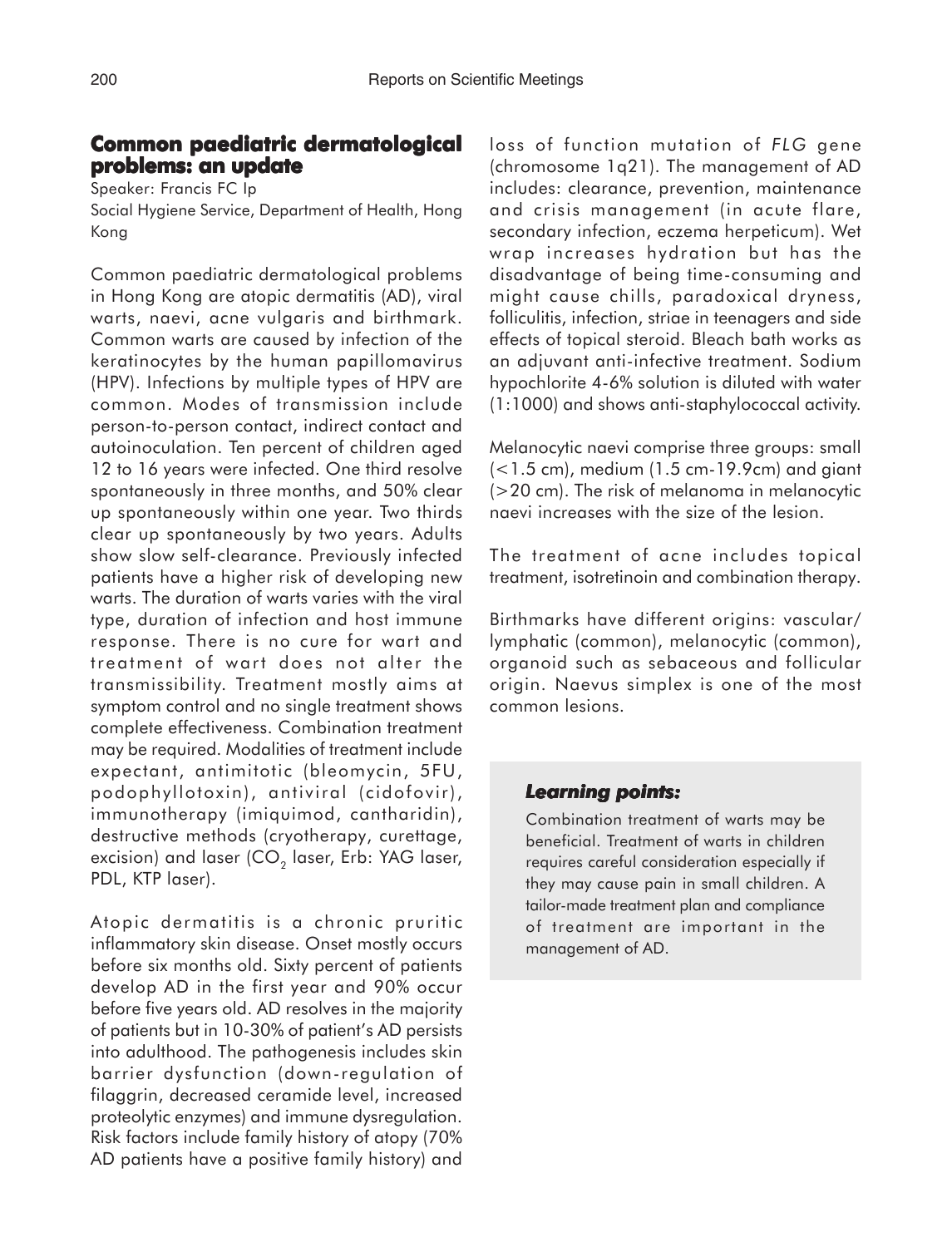## **Risk management and consent Risk management and requirement for cosmetic procedures**

Speaker: David Kan Howse Williams Bowers, Hong Kong

A wide range of surgical and non-surgical cosmetic procedures are performed by dermatologists, plastic surgeons and general practitioners. It is important to obtain a proper informed consent according to the requirements of the recently updated Medical Council provisions. In addition to obtaining an informed consent, there are other aspects of clinical risk management including good medical record keeping and proper post-therapy care. The Bolam test was applied to informed consent. According to the Bolam test, the risks required to be informed and explained to the patient is determined by a practice accepted as proper by a responsible body of medical opinion. Until recently, the UK Supreme Court decided in Montgomery v Lanarkshire Health Board that the Bolam test should no longer be applied to informed consent. In this connection, a doctor is under a duty to take responsible care to ensure that the patient is aware of any material risks involved in any recommended treatment and of any reasonable alternative or variant treatments. It is likely that the Montgomery case ruling will be followed by the courts in Hong Kong.

## *Learning points: Learning*

Doctors should be aware of the requirements of informed consent according to the Medical Council provisions and the Montgomery case.

## **Biologics for psoriasis: a personalized approach**

Speaker: Derrick Aw

Division of General Medicine (Dermatology), National University Hospital, Singapore

Where conventional systemic therapy has failed in managing difficult psoriasis, biologics offer a more targeted approach, a higher efficacy rate and a more convenient dosing. Biologics have the advantages of less side-effects, less need and cost for laboratory monitoring, and overall are more convenient for both the patient and physician. The choice of therapy depends on safety, efficacy, convenience, availability, pricing and funding of medications.

Secukinumab (Cosentyx®) is a new recombinant fully human IgG1 anti-IL17A monoclonal antibody. The onset of clinical effect is as early as within one to two weeks. The response rates of PASI 75, PASI 90 and PASI 100 at 12 weeks are 82%, 59% and 29% respectively. Secukinumab was superior to ustekinumab in achieving PASI 75 response at week 4 (50.0% vs. 20.6%). It was demonstrated to have sustained efficacy up to two years in an openlabel extension from ERASURE and FIXTURE trials. Secukinumab was shown to have a safety profile comparable to ustekinumab. Pooled data from five Phase III studies revealed no evidence of tuberculosis reaction after secukinumab therapy. There were no new or unexpected safety findings with respect to malignancy and major adverse cardiac events from weeks 52 to 104.

Concerning the switching of biologics, it is necessary to optimise the current biologic before switching to another biologic. Patients who fail to respond to one biologic may respond to another even if the second biologic is from the same class e.g. anti-TNF drug.